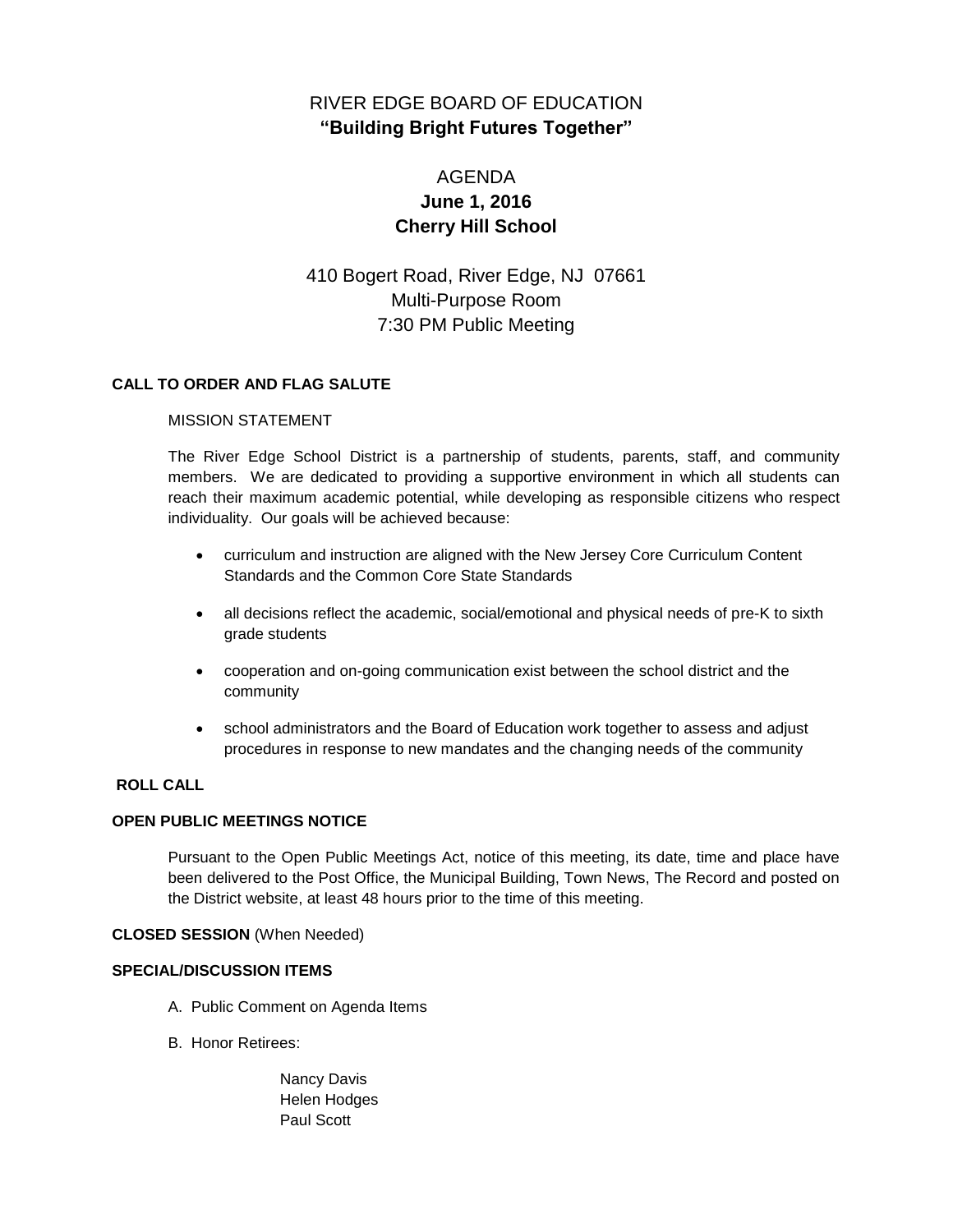# **RESOLUTIONS TO RECOGNIZE OUR HONOREE**

# **Reception**

C. Math Recommendations for the 2016-2017 School Year- Ms. Spano and Ms. Diminich

#### **REPORTS**

- 1. SUPERINTENDENT
- 2. PRINCIPAL
- 3. BOARD SECRETARY
- 4. PRESIDENT
- 5. COMMITTEES

# **MOTIONS TO BE ACTED UPON**

# **A. ADMINISTRATION/POLICY**

1. That the Board of Education approves the completion of the following emergency drills:

| <b>School</b>      | Dates                                              |
|--------------------|----------------------------------------------------|
| Cherry Hill School | May 18, 2016 Fire Drill<br>May 26, 2016 Lock down  |
| Roosevelt School   | May 20, 2016 Fire Drill<br>May 26, 2016 Evacuation |

2. That the Board of Education approve the following bus evacuation drills:

| <b>Class</b>                           | <b>Date</b> | <b>Time</b> |
|----------------------------------------|-------------|-------------|
| PreK-3                                 | 5/11/16     | $11:15$ AM  |
| <b>Building Connections-Elementary</b> | 5/11/16     | $1:40$ PM   |
| <b>Building Connections-Primary</b>    | 5/11/16     | $1:45$ PM   |
| <b>Building Bridges - Primary</b>      | 5/11/16     | $1:50$ PM   |
| <b>Building Bridges - Elementary</b>   | 5/11/16     | $1:55$ PM   |
| <b>Building Bridges Preschool</b>      | 5/11/16     | $2:00$ PM   |
| PreK-4                                 | 5/11/16     | 2:10 PM     |
|                                        |             |             |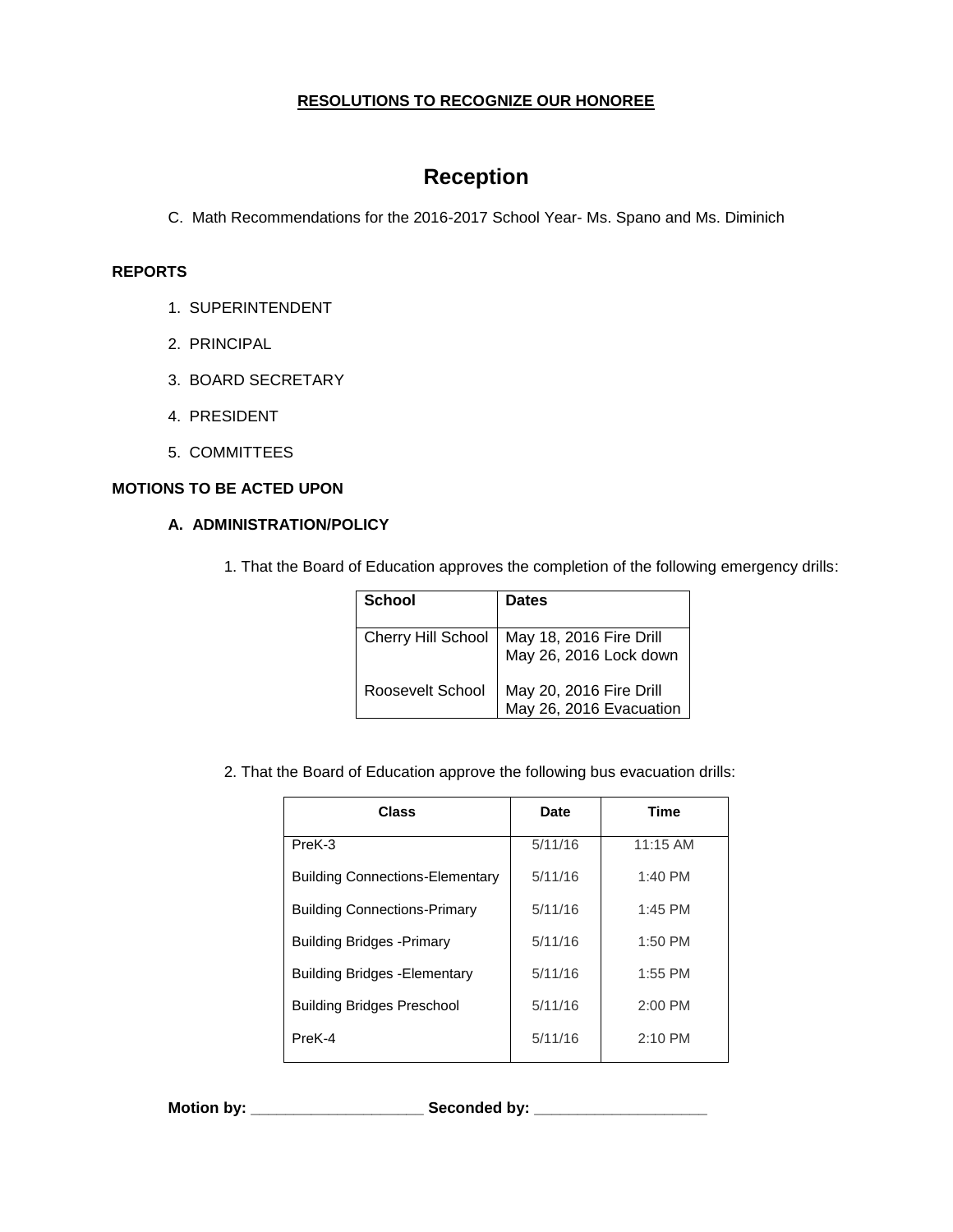#### **B. CURRICULUM/EDUCATION** -None

#### **C. BUILDINGS & GROUNDS** -None

#### **D. FINANCE/GRANTS/GIFTS** -None

#### **E. PERSONNEL**

- 1. That the Board of Education accept, with regret, the resignation of Nova Vazquez, Art Teacher, effective July 1, 2016.
- 2. That the Board of Education, with the recommendation of the Superintendent approve Courtney Flood, college student, to observe Occupational Therapist for a maximum of 20 hours to commence on or about June 2, 2016 through June 21, 2016.
- 3. That the Board of Education, with the recommendation of the Superintendent, approve the employment of the following instructional aides for the Summer Enrichment Program, from June 27, 2016 to July 22, 2016, 4 hours per day at their contractual rate.

| <b>Name</b>        | <b>Hours</b>                          |
|--------------------|---------------------------------------|
| Gina Chamberlain   | $8:30 - 12:30$                        |
| Kim Chamberlain    | 7:30 - 1:30 Bus Aide/Preschool assist |
| Kathleen McKinless | $8:30 - 12:30$                        |
| Donna Myers        | 8:30 -12:30 Preschool Aide            |
|                    |                                       |

4. That the Board of Education, with the recommendation of the Superintendent, approve the employment of the following teachers at their contractual hourly rate, for the Extended School Year Program, from June 27, 2016 to July 22, 2016.

| <b>Name</b>        | <b>Hours</b>                        |
|--------------------|-------------------------------------|
| Tara Benevento     | 8:30 - 12:30 (4 hours/day-per diem) |
| Julie Fallon       | 8:30 - 12:30 (4hrs/day-per diem)    |
| Gina Forte         | 8:30 - 12:30 (4hrs/day-per diem)    |
| Kelly McCabe       | 8:30 - 12:30 (4hrs/day-per diem)    |
| <b>Stacy Socha</b> | 8:30 - 12:30 (4hrs/day-per diem)    |
| Anne Marie Spiegal | 8:30 - 12:30 (4hrs/day-per diem)    |

5. That the Board of Education, with the recommendation of the Superintendent, approve the employment of ABA Aides for the Building Bridges Extended School Year Program, from July 5, 2016 to July 29, 2016, 8:00 AM to 1:00 PM.

Bastable, Mary Belits, Helen Benitez, Francisco Blackwell, Alexandria Capozzi, Rhonda Casaburro, Amy Cetro, Justin Connors, Debbie Delucia, Amanda DeWitt, Jessica Douglas, Alrick Drill, Aleida Espinosa, Greg Falla, Deborah Gonazalez, Jane Lawler, Kathleen Lekkas, Thelexiopi

Lloyd, Sheryl Manning, Wendy Maurice, Diana Nyhan, Catherine Ofshinsky, Carol Ofshinsky, Sandra Rivera, Joanne Runfeldt, Tyne Scheideler, Courtney Schmidt, Alexandra Seifert, Paige Spinetti, Lisa Suarez, Ashley Tricarico, Theresa Wallace, Deanna Watson, Christine Yphantides, Laura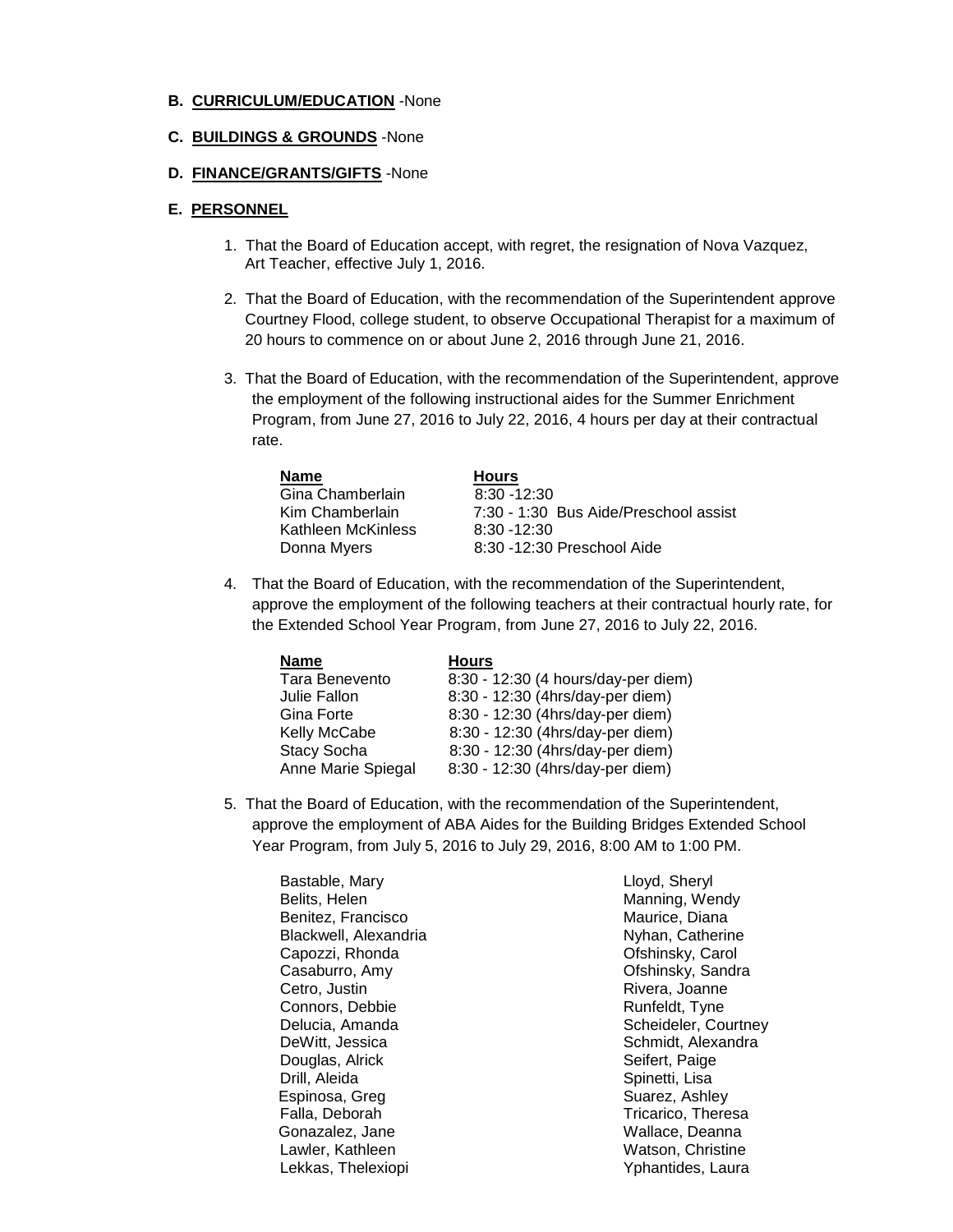6. That the Board of Education, with the recommendation of the Superintendent, approve the employment of the following Speech Therapist for the Building Bridges Extended School Year Program from July 5, 2016 to July 29, 2016.

| Name         | <b>Title</b>     |
|--------------|------------------|
| Laura Linder | Speech Therapist |

7. That the Board of Education, with the recommendation of the Superintendent, approve the employment of the following therapists for the Extended School Year Program from July 5, 2016 to July 29, 2016, not to exceed 35 hours.

| Name           | Title                                                                               |
|----------------|-------------------------------------------------------------------------------------|
| Lauren McMahon | Physical Therapist (up to 2 days per week)                                          |
| (Region V)     | 8:30 - 12:30, at \$70.00 per hour                                                   |
| Karen Willick  | Occupational Therapist (up to 3 days per week)<br>8:30 - 12:30, at \$80.00 per hour |

8. That the Board of Education, with the recommendation of the Superintendent, approve the employment of Tenured Administrators for the 2016-2017 school year.

Denise Heitman - Principal Rosemary Kuruc - Supervisor of Special Services

9. That the Board of Education, with the recommendation of the Superintendent, approve the employment of the following Non-tenured Administrators for the 2016-2017 school year.

Beth Rosen - Assistant Principal (Tenure Date October 9, 2016) Michael Henzel – Principal

10. That the Board of Education, with the recommendation of the Superintendent, approve the employment of Non-tenured Supervisors for the 2016-2017 school year.

Kelly Scibilia Adrienne Spano

**Motion by: \_\_\_\_\_\_\_\_\_\_\_\_\_\_\_\_\_\_\_\_ Seconded by: \_\_\_\_\_\_\_\_\_\_\_\_\_\_\_\_\_\_\_\_**

# **F. RIVER EDGE SPECIAL EDUCATION**

1. That the Board of Education approve a Tuition Contract with the CTC Academy in Fair Lawn, for a student whose name is on file in the Board Office. Transportation will be provided through Region V. The tuition rates are as follows:

\$7,717.99 Extended Year Summer Program 2016 \$75,961.27 2016 – 2017 School Year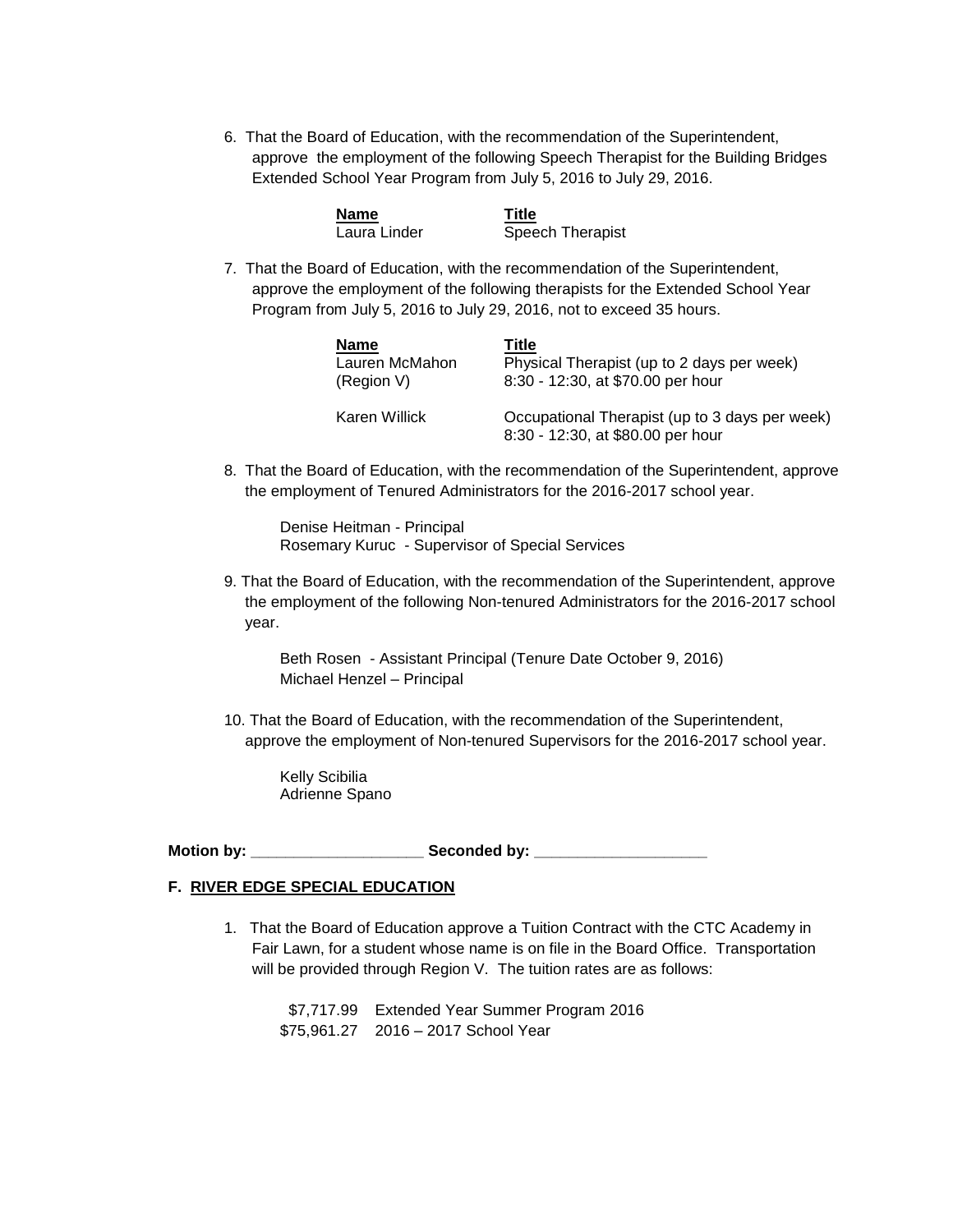2. That the Board of Education approve a Tuition Contract with the Sage Day School in Mahwah, for a student whose name is on file in the Board Office. Transportation will be provided through Region V. The tuition rate is as follows:

\$3,100.00 Extended Year Summer Program 2016 \$55,980.00 2016 – 2017 School Year

Motion by: **We also also seemand by:** Seconded by:

#### **G. REGION V ADMINISTRATION & TRANSPORTATION**

1. Be it resolved that the Region V Council for Special Education will provide shared services for its member districts and be it further resolved that the River Edge Board of Education**,** upon recommendation of the Superintendent, approve the following Region V Shared Services Consultants, Psychologists, Learning Disabilities Teacher Consultants, Social Workers, Speech Language Specialists, Occupational and Physical Therapists, Translators to provide evaluations, direct services and consultation, to non-public and public schools for member districts upon request for the 2016-2017 school year.

Voices Now **Behaviorist** Kerrie O'Hagan Behaviorist Aviva Goldwasser Occupational Therapist Work N Play LLC **Communist** Occupational Therapist Jessica Landa Occupational Therapist Yaffa Markowitz Occupational Therapist Jennifer Schoenbrun Occupational Therapist Elissa Siev Occupational Therapist Christine Moran Occupational Therapist Carol Keegan **Physical Therapist**<br>
Jacqueline Finnen Physical Therapist Jacqueline Finnen Magen Kennedy Physical Therapist Lauren McMahon Physical Therapist Caitlin Nordstrom Physical Therapist Tate Rawson Hegarty Physical Therapist Norma Reyes **Psychologist** Kerry Shelby Teacher of the Deaf Christine Horohoe Behaviorist Adrienne Marchese Behaviorist 4 Diamond Transport Transporter A-1 Elegant Tours Inc Transporter Ace Transportation Transporter Alpha Care Transporter D&M Tours Transporter Destiny 23 Transporter Durham School Services Transporter First Choice **Transporter** 

Elise Coopersmith Speech and Language Specialist Andrea Gaynes Speech and Language Specialist Christine Higgins Speech and Language Specialist Kristi McHale Speech and Language Specialist Meryl Schreiber Speech and Language Specialist Melissa Xepolitos Teacher of Handicapped Laura Sylvia Speech and Language Specialist